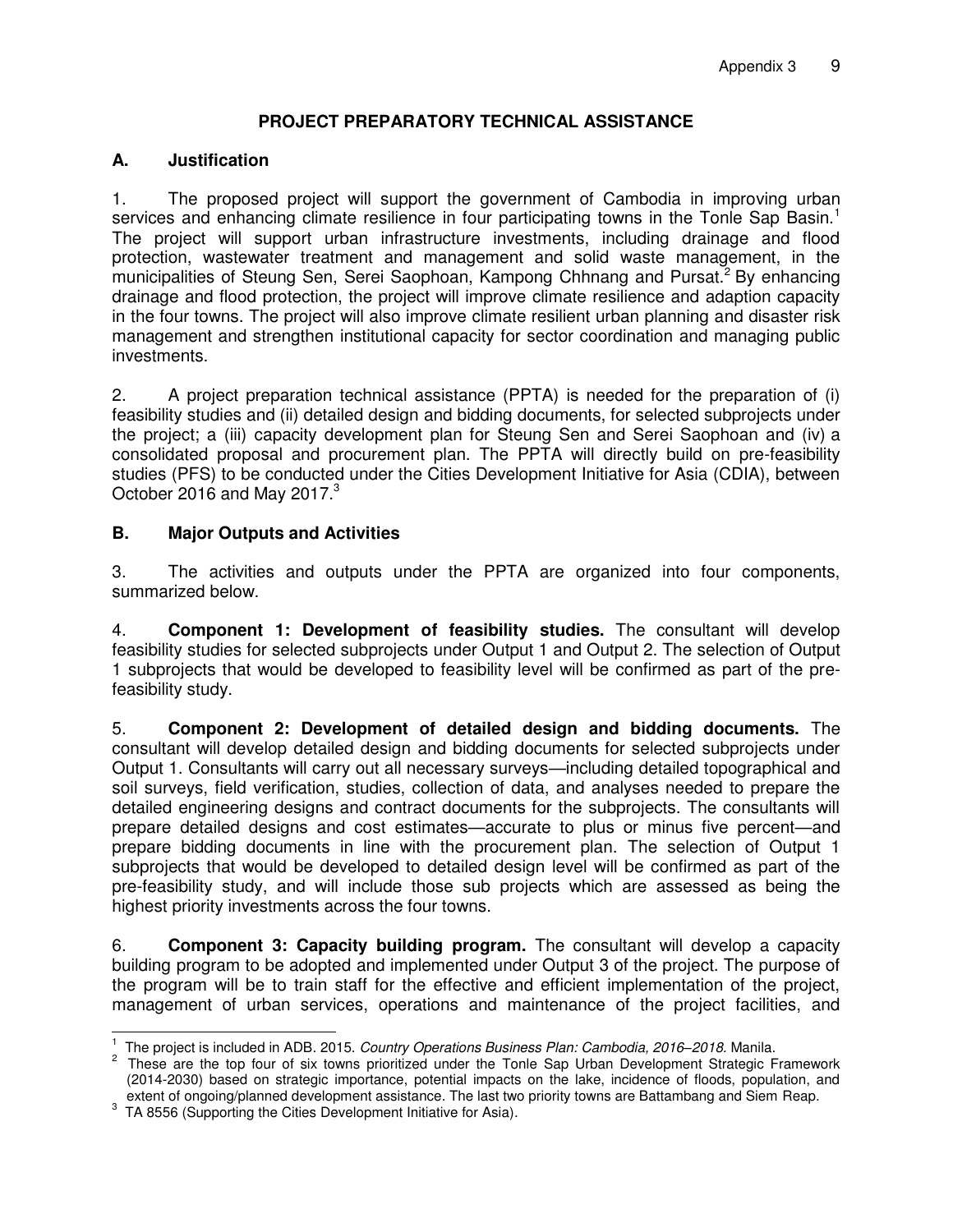strengthening monitoring, reporting and evaluation of the project. Potential areas covered by the capacity building program could include procurement, financial management, customer relations, social and environmental safeguards, gender mainstreaming, environmental management, operations and maintenance of project facilities, monitoring, reporting and evaluation, solid waste management, wastewater treatment, and drainage operations. The program will be coordinated by the national institutional specialist and training coordinator, with all team members serving as resource persons in their relevant areas of expertise for development of the program.

7. **Component 4: Consolidated proposal and procurement plan.** The consultant will consolidate and package all consultancy outputs to produce a cohesive and comprehensive project proposal, including a procurement plan and detailed cost tables. This proposal would include consolidated technical, economic and financial, governance, poverty and social (including gender), safeguards, and risk assessments, covering all outputs of the proposed project.

8. **Climate resilient features.** The consultant will actively explore and incorporate green, nature-based and climate resilient features into subproject designs, as appropriate. These features could include incorporating green infrastructure and nature-based elements and/or enhancing flood protection measures for subproject designs. It will also include exploring the viability of waste-to-energy solutions and maximization of recycling and mulching opportunities for solid waste management, and the design of climate resilient urban planning and DRM activities, including on climate and flood risk modeling, mapping and land use planning.

|                                                                                                                                                                                                                                                                            | <b>Expected</b><br><b>Completion</b> |                            | <b>Expected</b><br><b>Completion</b> |
|----------------------------------------------------------------------------------------------------------------------------------------------------------------------------------------------------------------------------------------------------------------------------|--------------------------------------|----------------------------|--------------------------------------|
| <b>Major Activities</b>                                                                                                                                                                                                                                                    | <b>Date</b>                          | Major Outputs <sup>a</sup> | <b>Date</b>                          |
| Development of work program and schedule; identification<br>of subprojects to be developed to detailed engineering<br>design and bidding documents stage, and subprojects to be<br>developed to feasibility stage; and phasing of outputs.                                 | May 2017                             | <b>Inception Report</b>    | May 2017                             |
| Completion of interim phase of consultancy outputs, as<br>defined at the inception stage, for presentation and further<br>discussion.                                                                                                                                      | October 2017                         | Interim Report             | October 2017                         |
| Completion of all draft final outputs, including feasibility<br>studies, detailed design and bidding documents, capacity<br>building program, and consolidated proposal and<br>procurement plan for presentation, discussion and<br>finalization during loan fact-finding. | February 2018                        | Draft final report         | February 2018                        |
| Finalization of all outputs, including feasibility studies,<br>detailed design and bidding documents, capacity building<br>program, and consolidated proposal and procurement plan<br>following feedback and discussions during loan fact-finding<br>review.               | March 2018                           | <b>Final Report</b>        | March 2018                           |
| $-95.2 \pm 0.000$ and $-1.2$                                                                                                                                                                                                                                               | وبالمساوية والمستورية                |                            |                                      |

# **Table A3.1: Summary of Major Outputs and Activities**

<sup>a</sup> All outputs will be prepared following prevailing ADB and government guidelines. Source: Asian Development Bank estimates.

## **C. Cost Estimate and Proposed Financing Arrangement**

8. The PPTA is estimated to cost \$1,150,000 of which \$50,000 will be financed on a grant basis by ADB's Technical Assistance Special Fund (TASF-V) and \$1,000,000 will be financed by the Project Readiness Improvement Trust Fund (PRI fund). Government will provide counterpart support in the form of staff, staff's travel expenses, office space, data and reports,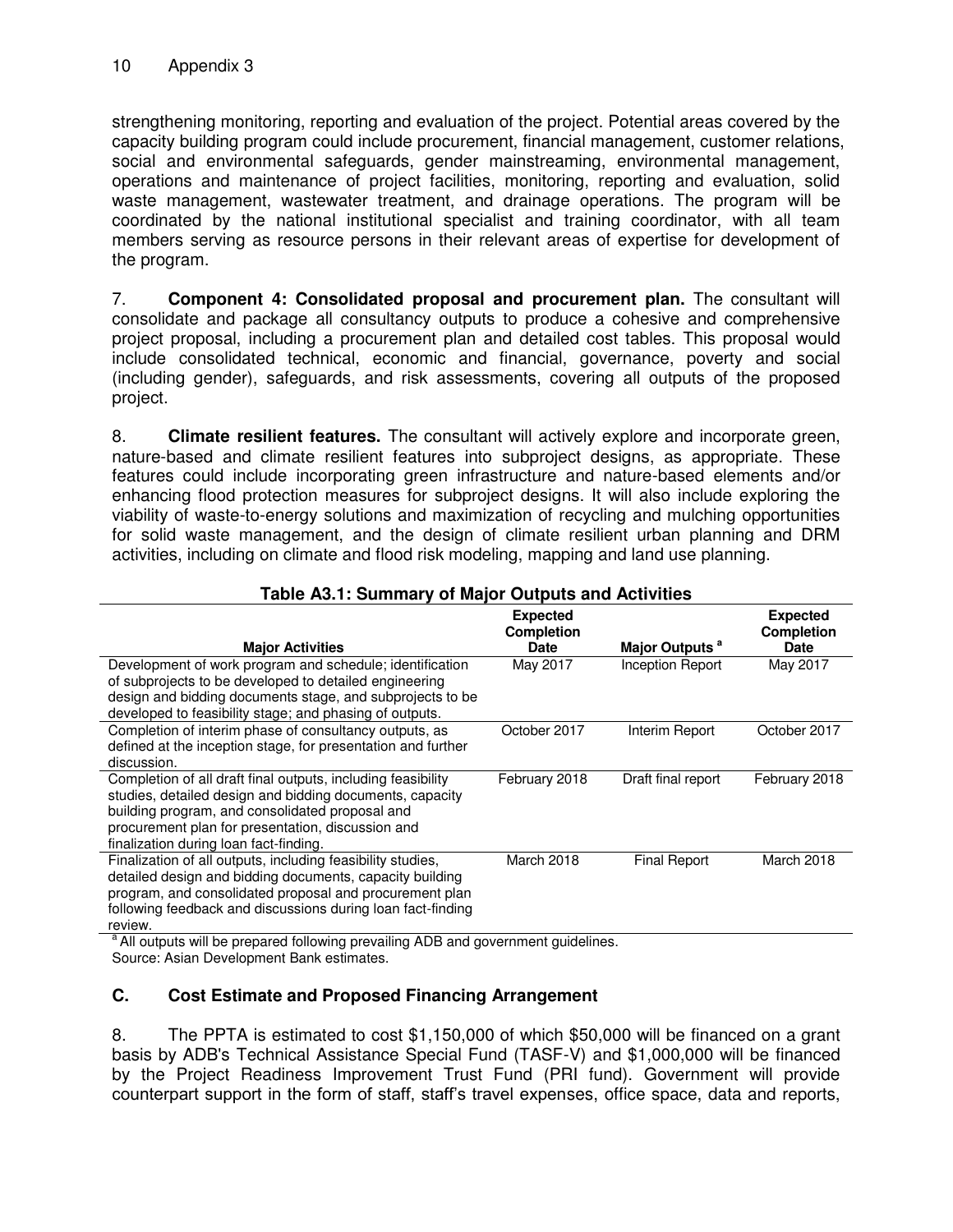and other in-kind contributions.<sup>4</sup> The government of Cambodia has been advised that approval of the PPTA does not commit ADB to finance any ensuing project. Cost estimates and financing plan are shown in Table 3.

|      |    | ୍ୱ ୦୦୦)                                                     |                   |
|------|----|-------------------------------------------------------------|-------------------|
| Item |    |                                                             | <b>Total Cost</b> |
| А.   |    | Asian Development Bank <sup>a</sup>                         |                   |
|      | 1. | Consultants                                                 |                   |
|      |    | Remuneration and per diem<br>a.                             | 717.0             |
|      |    | International and local travel<br>b.                        | 43.0              |
|      |    | Reports and communications<br>C.                            | 10.0              |
|      | 2. | Equipment (computer, printer, etc.) <sup>b</sup>            | 14.0              |
|      | 3. | Workshops, training, seminars, and conferences <sup>c</sup> |                   |
|      |    | <b>Facilitators</b><br>a.                                   | 5.0               |
|      |    | Workshops/training<br>b.                                    | 15.0              |
|      | 4. | Vehicles <sup>d</sup>                                       | 11.0              |
|      | 5. | Surveys and investigations                                  | 150.0             |
|      | 6. | Miscellaneous administration and support costs              | 15.0              |
|      | 7. | Contingencies <sup>e</sup>                                  | 70.0              |
|      |    | Total                                                       | 1,050.0           |

#### **Table A3.2: Cost Estimates and Financing Plan**   $(0.000)$

<sup>a</sup> Financed by the Asian Development Bank's Technical Assistance Special Fund (TASF-V) and the Project Readiness Improvement Trust Fund (PRI fund). The amount of \$50,000 financed through TASF-V will be used for activities under the PPTA excluding DED. All DED activities will be financed through the PRI Fund. Regarding DED, the executing agency will hold the consultants accountable for any defect liability, and the consultant contract will reflect such arrangements, where necessary.

<sup>b</sup> Technical Assistance Supervising Units need to report equipment purchased under TA budget to OAS Asset Management and Commercial Services in compliance with AO 4.02, Appendix 2, paragraphs 1.5 and 1.6. All equipment procured under the PPTA will be turned over to the executing agency upon completion of the PPTA, which will include the following:

| Type                                                                                                      |                             | Quantity          | Cost                   |
|-----------------------------------------------------------------------------------------------------------|-----------------------------|-------------------|------------------------|
| Desktop and laptop computers with software, 1 color laser printer, 1 black and white                      |                             | 1 set             | \$14,000               |
| laser printer, 1 photocopy machine, and office furniture.                                                 |                             |                   |                        |
| с<br>Workshops, training, seminars, and conferences will be prepared and conducted by the TA consultants. |                             |                   |                        |
| Purpose                                                                                                   | Venue                       |                   |                        |
| Inception, interim, and final workshops                                                                   | Government Offices or hotel |                   |                        |
| Vehicle (vehicle hire to supplement ministry vehicles, where available)                                   |                             |                   |                        |
|                                                                                                           |                             |                   | Expected length of use |
| Vehicle hire for consultants use for fieldwork (multiple locations) and liaison                           |                             | 11 vehicle months |                        |
| purpose                                                                                                   |                             |                   |                        |

<sup>e</sup> Contingencies may be used to engage additional consultants to assist the EA advance actions, ADB procedures and documentation, recruitment of the project implementation assistance consultant, and other support as needed. Source: Asian Development Bank estimates.

## **D. Consulting Services**

9. The consulting firm will include an estimated 80 person-months (24 international and 56 national). The consulting firm will be recruited using the quality- and cost-based selection (QCBS) method with a standard quality-cost ratio of 80:20. Consulting services requirements are summarized in Table A3.3.

 4 The government's in-kind contribution is estimated at about 9% of the total cost of the TA.